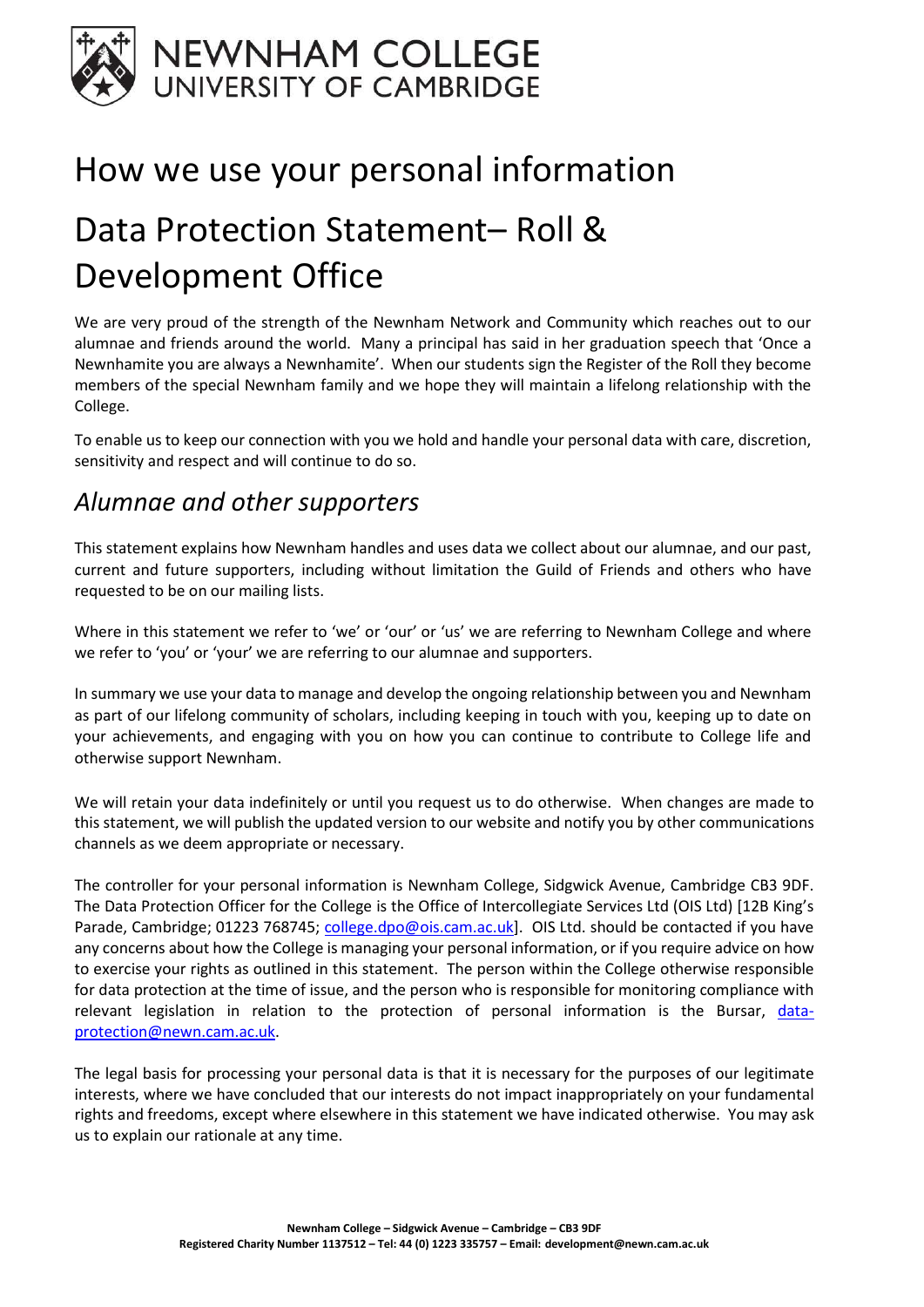

#### How your data is used by Newnham

We collect and process your personal data, as specified below, for a number of purposes, including:

- A. maintaining a formal record of your academic progress and achievements at Newnham and at the University of Cambridge and elsewhere;
- B. retaining a formal record of your academic, career or other life achievements in order to congratulate you, to involve you in College life, to strengthen Newnham's reputation through our connection with you and help you to network with other Roll Members effectively;
- C. engaging you in Newnham and University events that we believe will be of interest to you, including alumnae and open events, events with students such as workshops or careers events, volunteering opportunities, and other ways you can contribute to the life of Newnham and its community;
- D. providing you with information about Newnham, including major initiatives and programmes relating to either the academic endeavour or the provision of services and facilities to Roll Members and to the wider public;
- E. encouraging you to make a financial contribution to Newnham and processing any such contributions;
- F. assessing the likelihood that you will, now or in the future, make a financial contribution (gift) to Newnham ;
- G. sending you e-newsletters, flash emails and surveys;
- H. internal reporting and record keeping;
- I. Newnham's archives;
- J. the issuing of references when requested by alumnae;
- K. the issuing of donor acknowledgment and lists and other ways of stewardship and thanking donors.

Further details are provided in the Annex. If you have concerns or queries about any of these purposes, or how we communicate with you, please contact us at roll@newn.cam.ac.uk.

#### Communications

If you are a new contact for our Development Office, we will ask you at the outset how you would like to receive news and other communications from us. If you are already receiving such communications, you are able to change your preferences (or ask us to stop sending you news and other communications completely) by emailing roll@newn.cam.ac.uk. You may request changes at any time.

#### How we share your personal data

We believe that most alumnae understand in detail the complex and many interactions of Newnham with the University of Cambridge. Personal data of our members is shared with the University routinely throughout any course of study, and it is our strong preference to continue such collaborative working thereafter.

The University and its partners (including Newnham) have a data sharing agreement to govern the sharing of personal data of alumnae and other supporters. This is necessary because they are distinct legal entities. The agreement outlines that, depending on constraints set by you, and which you may change at any time, Newnham may share any of the categories of personal data listed below with the University. The agreement can be viewed at https://www.ois.cam.ac.uk/system/files/documents/data-sharingprotocols.pdf. Any transmission of data to or from the University is managed through agreed processes which comply with UK data protection legislation.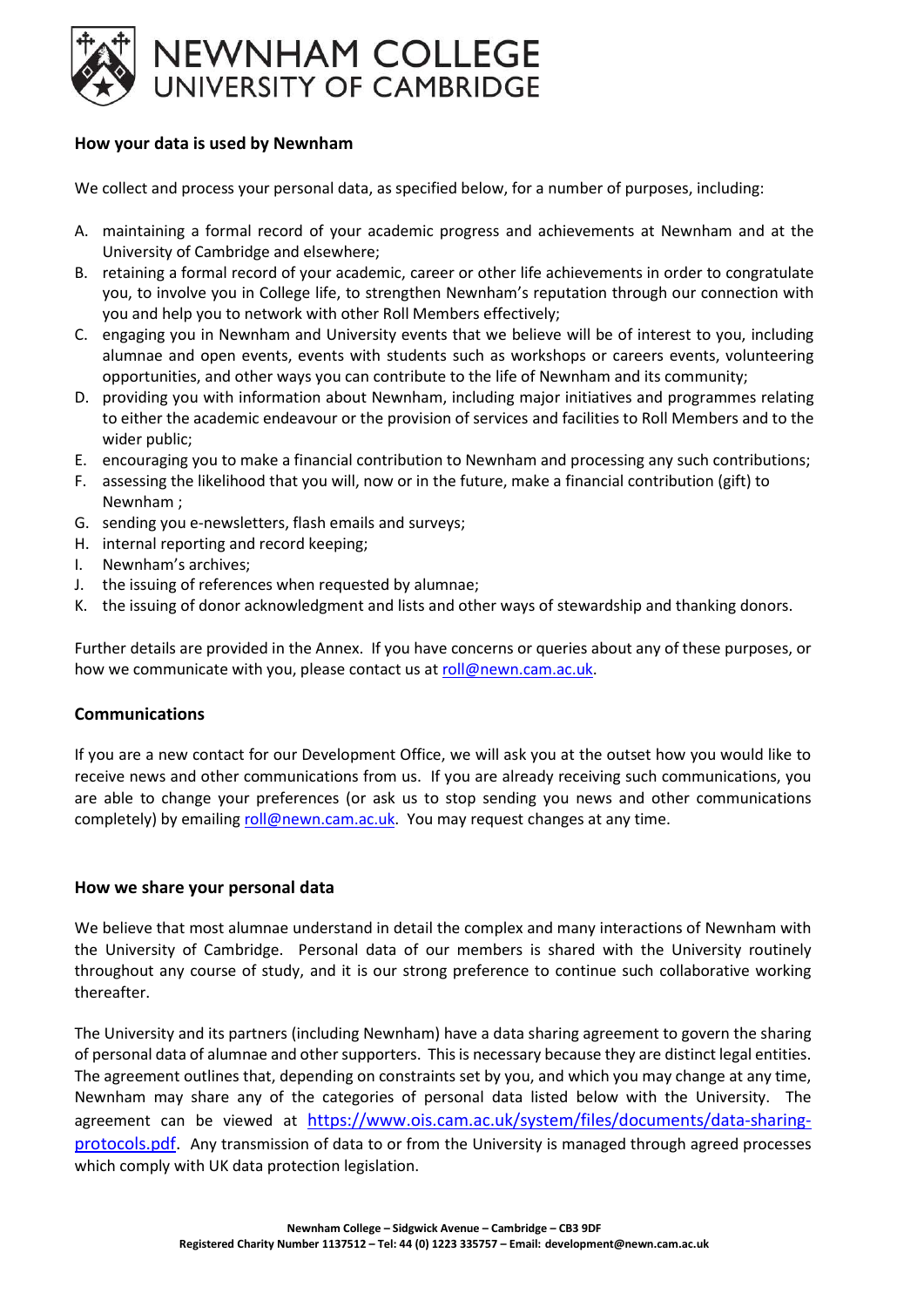

For clarity, Newnham has a separate database from the University, but has access to the University's database: additionally, we maintain other electronic and paper records.

The University has its own data protection statement and procedures – see: https://www.alumni.cam.ac.uk/data-protection.

Additionally, Newnham shares data on a considered and confidential basis, where appropriate, with:

- Cambridge in America (the University's affiliate alumni office in the US),
- third party agencies who provide us with data in the public domain about alumni and supporters, as outlined above,
- selected companies who provide Newnham-branded or Newnham-endorsed products and services,
- volunteer partners closely related to us (e.g. College trustees, development board members, alumnae group representatives),
- contractors providing services to you on our behalf or services to us (our "data processors"), as outlined above, including but not limited to Blackbaud software company, Buffalo Fundraising Consultants, Prospecting for Gold, Action Mailing, Stripe, MailChimp, Gratavid, Chimpegration, Zoom and Eventbrite, and
- editors and designers who work with us on college publications.

We also facilitate communication between individual alumnae (of Newnham or the University), but in doing so we do not release personal contact details without prior permission.

Any transfers of your data overseas or to international organisations, as set out above, are protected either by an adequacy decision by the European Commission or by standard data protection clauses adopted by the European Commission (which are available from our Data Protection Officer).

#### Your rights

You have the right: to ask us for access to, rectification or erasure of your data; to restrict processing (pending correction or deletion); to object to communications or direct marketing; and to ask for the transfer of your data electronically to a third party (data portability). Some of these rights are not automatic, and we reserve the right to discuss with you why we might not comply with a request from you to exercise them.

Where you opt out of all future communications or exercise your right to erasure, we will continue to maintain a core set of personal data (name, subject(s), matriculation and graduation details, unique University identification number and date of birth) to ensure we do not contact you inadvertently in future, while still maintaining our record of your academic achievements. We may also need to retain some financial records about you for statutory purposes (e.g. Gift Aid, anti-fraud and accounting matters).

You retain the right at all times to lodge a complaint about our management of your personal data with the Information Commissioner's Office at https://ico.org.uk/make-a-complaint/.

Updated March 2022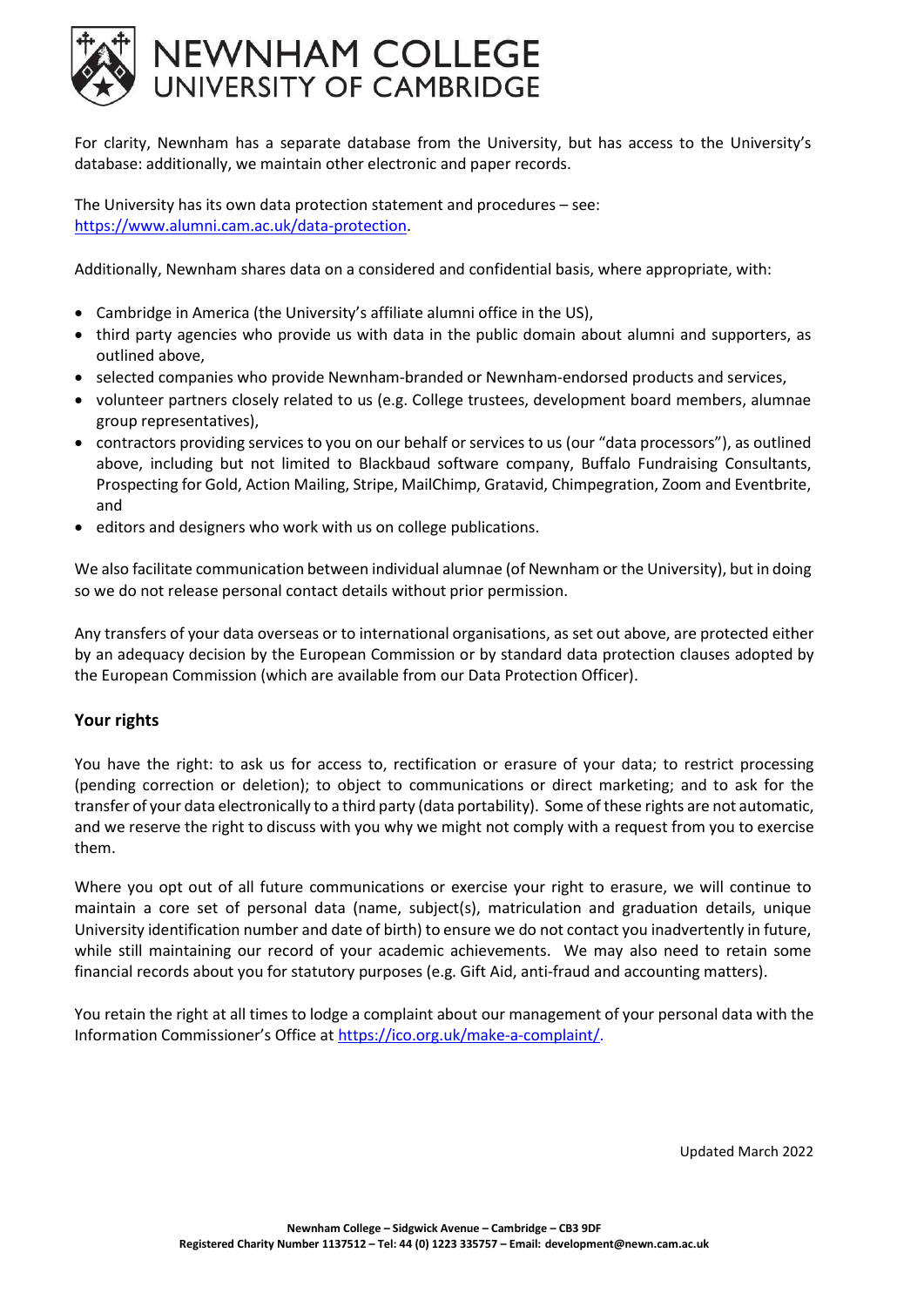

#### ANNEX

We collect and process your personal data, as specified below, for a number of purposes, including:

A. maintaining a formal record of your academic progress and achievements at the College and at the University of Cambridge and elsewhere:

We retain personal data (provided by you or by the University of Cambridge, or created by us), including:

- i) your current name and any previous names you have had;
- ii) unique personal identifiers (e.g. student number, CRSID, date of birth, photograph);
- iii) your current and previous contact details;
- iv) your application details, our assessment of your application and the details of any offer(s) of study we have made;
- v) details of the school(s) you attended prior to coming to Newnham;
- vi) records of your academic provision from the College (including supervisions, College examinations and other academic support);
- vii) matriculation and graduation details and records of your academic qualifications (including your school and qualifications prior to becoming a member of Newnham);
- viii) other details of your academic progress or achievement (e.g. College or University awards or prizes);
- B. maintaining a formal record of your academic, career or other life achievements in order to involve you in the life of the College and strengthen the reputation of the College through our connection with you and help you to network with other Roll Members effectively:

We retain personal data (provided by you), including:

- i) details of your achievements since you completed your course(s) of study;
- ii) membership of College and external clubs and societies (including alumnae groups);
- iii) your previous and current employment status (including retirement), including job title, sector, income and work contact details, dates of employment.

When you provide this information, we will assume (unless you notify us otherwise) that we can promote these achievements in our public literature, and can use this information for other purposes outlined in this statement. We may supplement information from other public sources that we consider to be reliable (e.g. your public social media profile(s), Queen's Honours List, Companies House, high profile news reports or articles) and may check their accuracy with your from time to time.

C. engaging you in Newnham and University events that we believe will be of interest to you, including alumnae and open events, volunteering opportunities, and other ways you can contribute to the life of the College:

We retain personal data (provided by you or by the University of Cambridge, or created by us), including:

- i) Your key relationships with other alumnae, family members or supporters of Newnham, and/or the University and other Colleges within Cambridge
- ii) your attendance at Newnham or University events;
- iii) iii) information about your areas of personal interest;
- iv) personal data relating to your attendance at events and your personal preferences (e.g. dietary or accommodation requirements, access needs or requests);
- v) records of any other communications (verbal or written) Newnham or the University has had with you, including the purpose and outcome of those communications.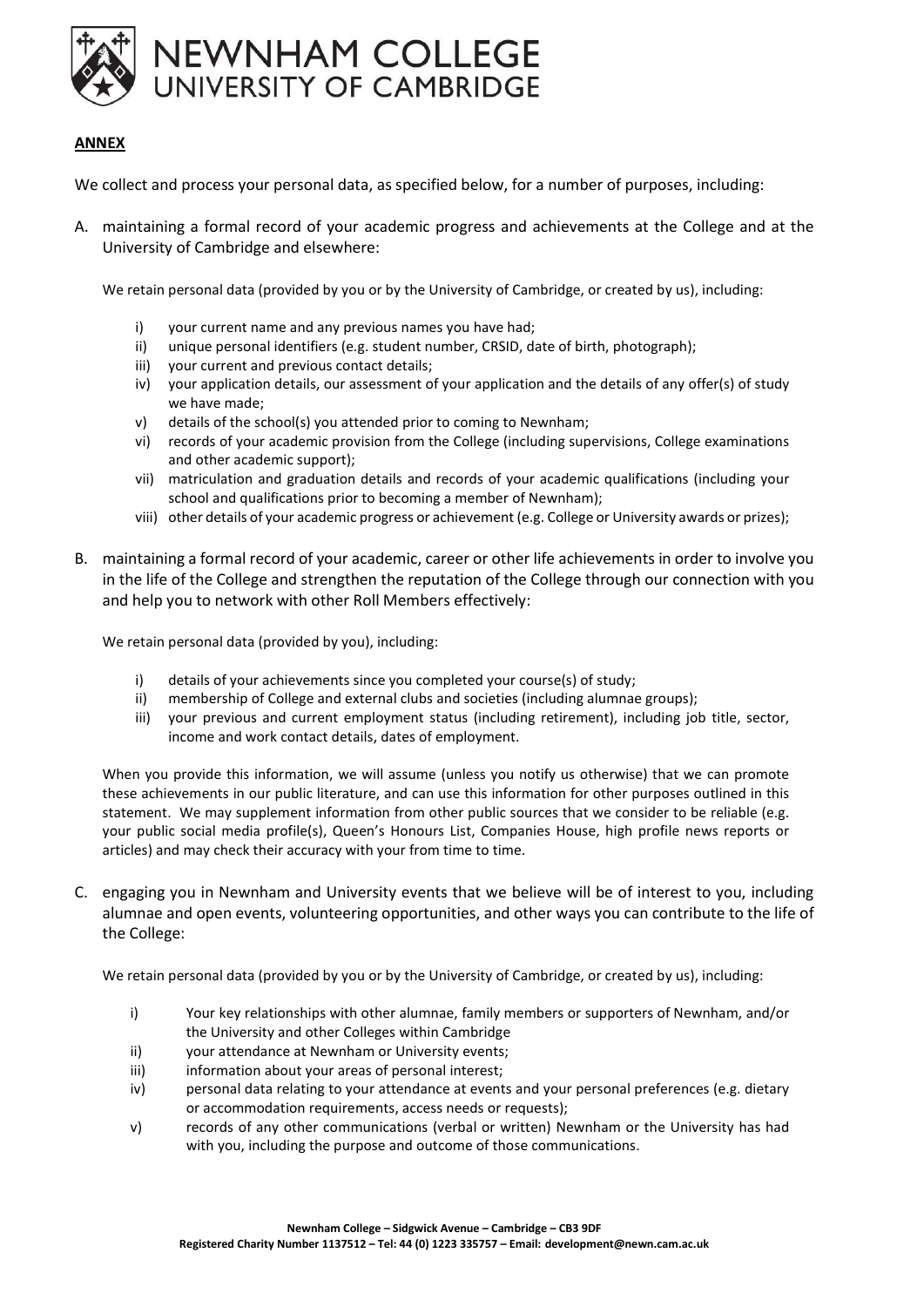

When you provide this information, we will assume (unless you notify us otherwise) that we can use this information for other purposes outlined in this statement. We may supplement information from other public sources that we consider to be reliable (e.g. your public social media profile(s), University publications, high profile news reports or articles) and may check their accuracy with your from time to time.

D. providing you with information about Newnham, including major initiatives and programmes relating to either the academic endeavour or the provision of services and facilities to members and the wider public:

We retain personal data (provided by you or by the University of Cambridge, or created by us), including:

- i) any communication preferences confirmed by you;
- ii) ways in which you have supported the College.

By providing us with email addresses and telephone numbers, we have taken this to be consent to use those channels to contact you for this and other purposes outlined in this statement, unless you have outlined to us your preferred communication channels. When you provide this information, we will assume (unless you notify us otherwise) that we can use this information for other purposes outlined in this statement.

E. encouraging you to make a financial contribution to Newnham, and processing any such contributions:

Newnham's income consists of gifts and benefactions, income derived from prudent investment of any endowment and student fees. We greatly value any financial contribution from our supporters and, accordingly, retain personal data (provided by you or by the University of Cambridge, or created by us), including:

- i) the purposes and amounts of any donations or other support previously provided to the University or to Newnham by you;
- ii) the method(s) of payments used and related payment references;
- iii) your bank details (for processing direct debit or other financial transactions);
- iv) your tax status and Gift Aid declaration.

Some of this financial information needs to be retained for statutory purposes for a number of years (e.g. Gift Aid, anti-fraud and accounting matters). When you provide this information, we will assume (unless you notify us otherwise) that we can use this information for other purposes outlined in this statement. We will also use this information for the issuing of donor acknowledgment lists and other ways of stewardship and thanking donors.

F. assessing the likelihood that you will, now or in the future, make a financial contribution (gift) to the College:

Newnham undertakes research to determine the likelihood that you will now, or in the future make a financial contribution (gift) to Newnham. This work may be carried out by Newnham College or a third party working on the College's behalf. This results in us creating personal data including:

- i) financial information relating to you and any of your key relationships (including but not limited to income and assets);
- ii) your potential capacity to make a gift, which is determined by a combination of your giving history, your attendance at College and University events, and your other interactions with the College since you graduated, including any positive or negative indications from you about your capacity or willingness to give to the College;
- iii) gifts you or any of your key relationships have made to other charitable organisations.